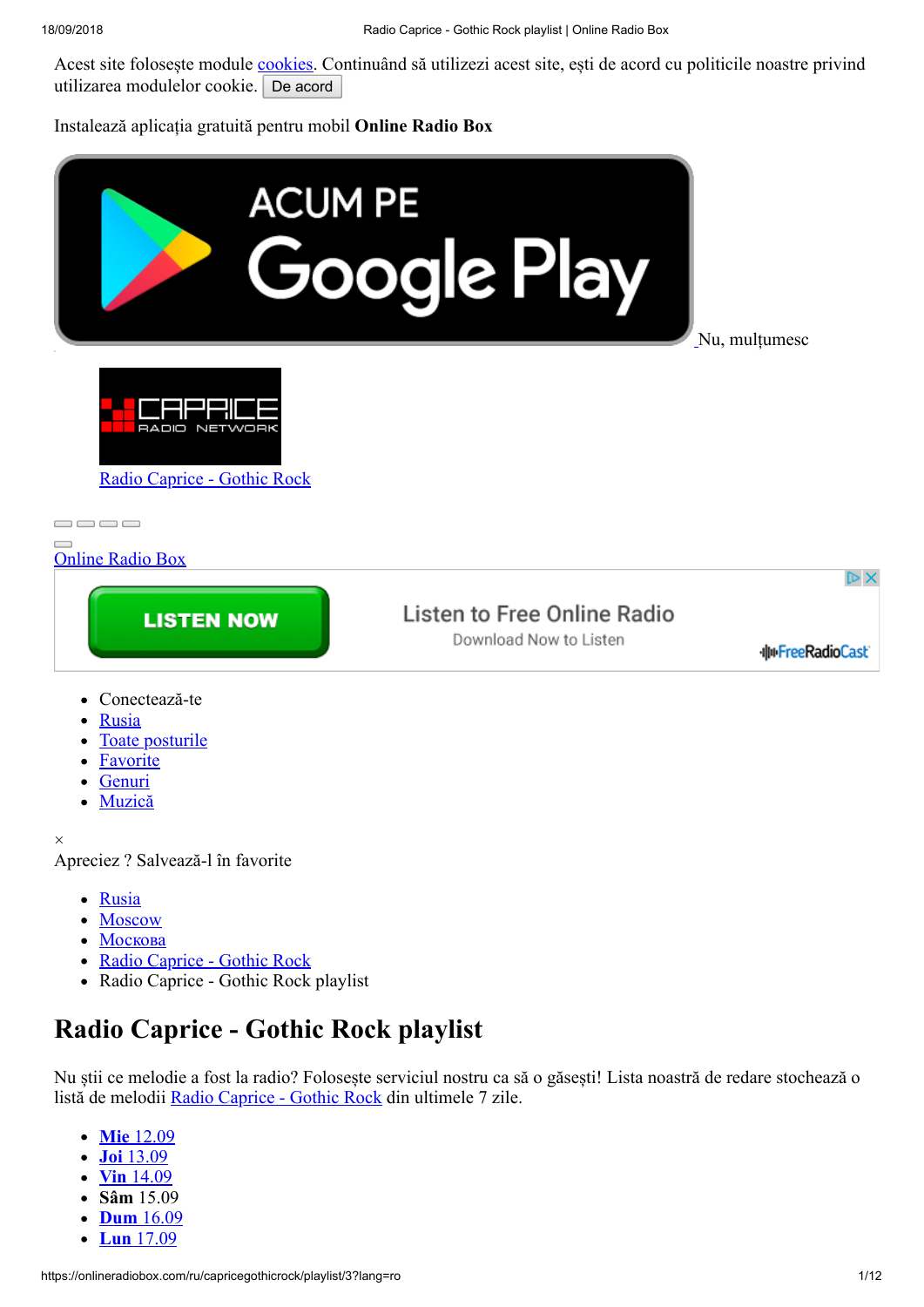**Mar** [18.09](https://onlineradiobox.com/ru/capricegothicrock/playlist/)

23:58 [Garden Of Delight - In memoriam](https://onlineradiobox.com/track/1297218775041185634/) 23:51 [Bauhaus - Exquisite Corpse](https://onlineradiobox.com/track/50096001/) 23:48 [The Eden House - The Beauty Of Science](https://onlineradiobox.com/track/504585240991974848/) 23:41 [Seigmen - Sort disippel](https://onlineradiobox.com/track/432580373866284604/) 23:26 [Atomic Neon - Alone](https://onlineradiobox.com/track/1873679540401331085/) 23:19 [The Danse Society - Ambition](https://onlineradiobox.com/track/2161839440382310908/) 23:15 [London After Midnight - The Kids Are All Wrong](https://onlineradiobox.com/track/1080993085866281684/) 23:11 [Rhombus - Never Feel Cold Again](https://onlineradiobox.com/track/1729564346617645304/) 23:07 [Mephisto Walz - Rusted Tambourine](https://onlineradiobox.com/track/1729458627670899598/) 23:00 Elizium - Fall Of Lucifer 22:56 [The Razor Skyline - Queen Of Heaven](https://onlineradiobox.com/track/432457137308714756/) 22:51 [Mono Inc. - Viva Hades](https://onlineradiobox.com/track/1729564345189170679/) 22:47 Scary Bitches - Lung Cancer 22:43 Frank The Baptist - The Brandishing Time 22:39 [Merciful Nuns - Sanctuary](https://onlineradiobox.com/track/1980763228963654581/) 22:34 [Strange Boutique - Black Sun](https://onlineradiobox.com/track/1098479857998373836/) 22:30 [Mephisto Walz - Immersion](https://onlineradiobox.com/track/1801621935397526675/) 22:27 Reptyle - Calix Babilon 22:21 [Magenta - I Need My Soul](https://onlineradiobox.com/track/1297218780061742399/) 22:17 Holylore - Marching On The Holy Land 22:11 [Garden Of Delight - Exodus \(2004\)](https://onlineradiobox.com/track/1225073028154832286/) 22:08 Varsovie - Leningrad (2006) 22:03 [Jyrki 69 - Versailles](https://onlineradiobox.com/track/1386710244500748480/) 21:59 [Rosetta Stone - An Eye For The Main Chance \(Am I Wrong\)](https://onlineradiobox.com/track/720758040031574384/) 21:56 [Theatre Of Hate - Original Sin](https://onlineradiobox.com/track/792815628139278325/) 21:51 [Ritual Howls - Coils and Magnets](https://onlineradiobox.com/track/1188129635232800120/) 21:48 [Blessure Grave - Shadow](https://onlineradiobox.com/track/2089852313155249749/) 21:44 Catastrophe Ballet - Call of the Dawn 21:39 Catastrophe Ballet - Dim The Light 21:36 Catastrophe Ballet - The Last Day On Earth 21:29 [Golden Apes - Invidia](https://onlineradiobox.com/track/936930808317560070/) 21:26 [Garden Of Delight - Godsend](https://onlineradiobox.com/track/1873679528041621639/) 21:22 [Ghost Dance - River Of No Return](https://onlineradiobox.com/track/360452381917996993/) 21:18 [Equinoxx - The Man You've Made](https://onlineradiobox.com/track/1729511433604186534/) 21:14 [The Magnificent Seven - The Undertaker](https://onlineradiobox.com/track/2233967503566893634/) 21:09 [Lycia - Autumn Moon](https://onlineradiobox.com/track/648700431144131556/) 21:02 [Nosferatu - Close](https://onlineradiobox.com/track/1873679419852234686/) 20:57 [Garden Of Delight - Dying Sun](https://onlineradiobox.com/track/144209143028186058/) 20:52 [ASP - Himmel Und Holle \[Kreuzweg\]](https://onlineradiobox.com/track/144297282547006952/) 20:49 [Untoten - Catnip](https://onlineradiobox.com/track/144367575319279863/) 20:45 [All About Eve - Drowning](https://onlineradiobox.com/track/1008988400488679749/) 20:42 [Deadsy - The Key To Grammercy Park](https://onlineradiobox.com/track/1153033130863602178/) 20:37 [The House Of Usher - Radio Cornwall \(7' edit\)](https://onlineradiobox.com/track/2161909905567658788/) 20:32 [Gene Loves Jezebel - Always a Flame](https://onlineradiobox.com/track/91174472/) 20:22 [The Sisters of Mercy - This Corrosion](https://onlineradiobox.com/track/1441175476004271663/) 20:17 [The 69 Eyes - Lazarus Heart](https://onlineradiobox.com/track/64269146/) 20:13 Twelfth Of Never - The Cycle